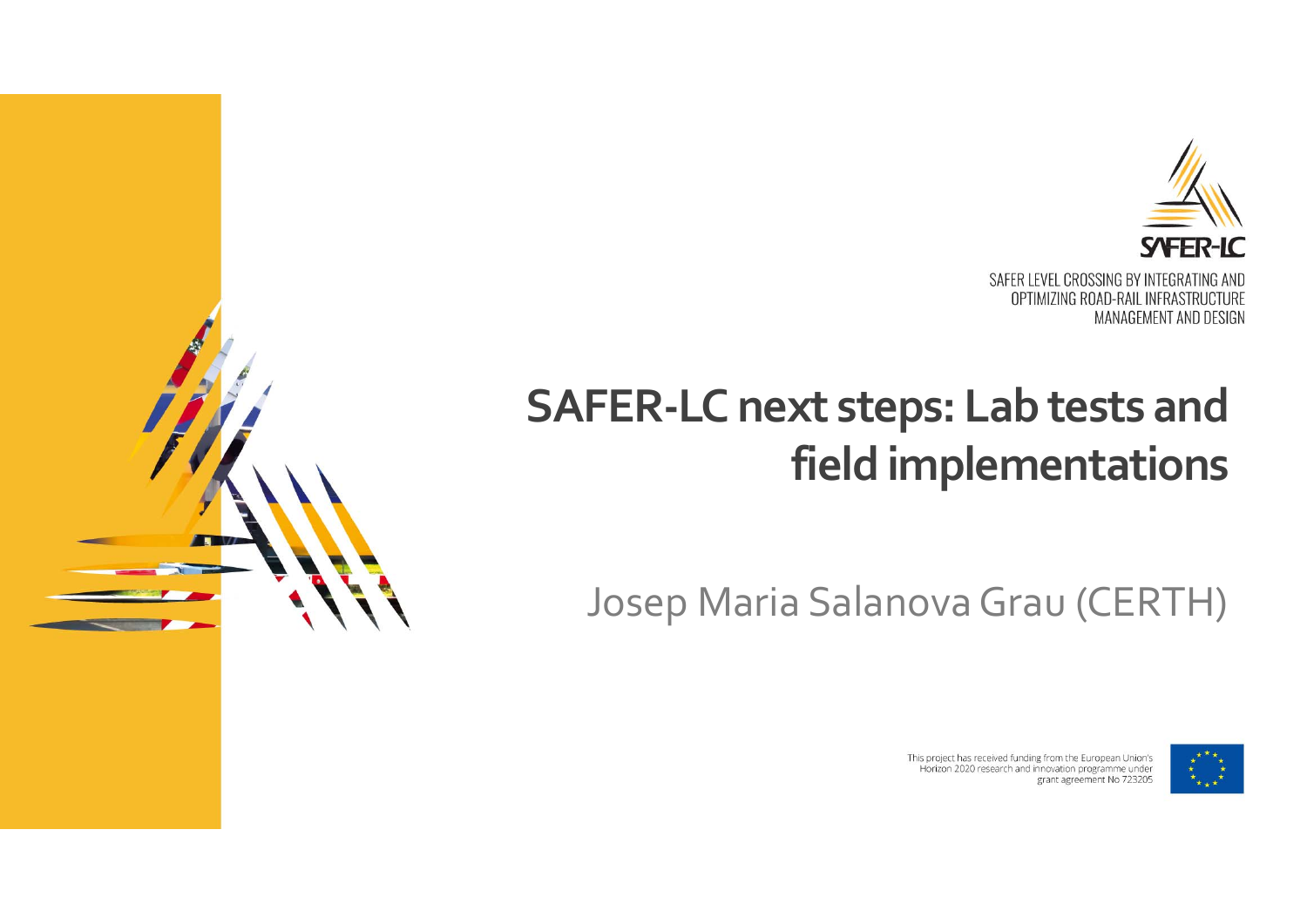

#### *Testing environments*

- Simulation: laboratory simulation focused on driver behavior
- Controlled environment: prototype systems running in close‐to‐reality situations
- Real‐world field tests





**SAFER‐LC Mid‐term Conference, Madrid, <sup>10</sup> October 2018** <sup>2</sup>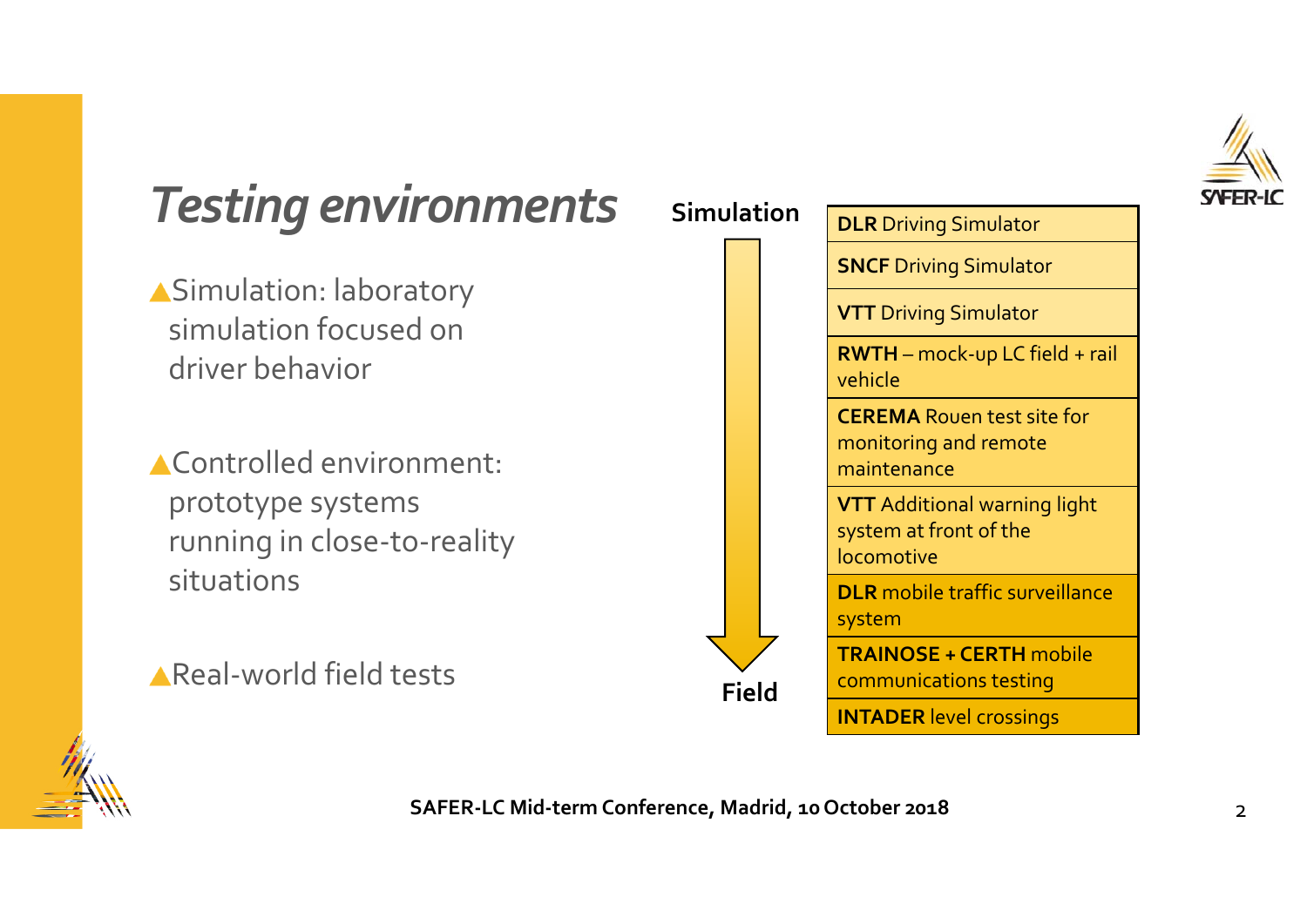**April <sup>2018</sup> (M12) October <sup>2018</sup> (M18) Implementation**

**(M19) April <sup>2019</sup> (M24)**



*Timing* **Execution**

**November 2018**

| <b>Environment</b>                                                                      | Implementation                                     | <b>Execution</b>                                                | <b>Responsible</b>                  |
|-----------------------------------------------------------------------------------------|----------------------------------------------------|-----------------------------------------------------------------|-------------------------------------|
| Car simulator                                                                           | September 2018 - ongoing                           | First test period January 2019<br>Second test period June 2019  | <b>DLR</b>                          |
| Driving simulator                                                                       | To be defined<br>May/June 2019<br>(about 4 months) |                                                                 | <b>SNCF</b>                         |
| Two simulation environments: Junavaro<br>data simulator & Road traffic simulator        | September 2018 - To be defined<br>To be defined    |                                                                 | <b>VTT</b>                          |
| LC mock-up installed at Aachen test sit                                                 | January 2019                                       | January 2019                                                    | RWTH + CEREMA +<br><b>IFSTTAR</b>   |
| Rouen test site for monitoring and<br>remote maintenance                                | Test site ready<br>Validation ongoing              | December 2018                                                   | <b>CEREMA + NTNU</b><br><b>NTNU</b> |
| Additional warning light system at front<br>of the locomotive at a real rail enviroment | September 2019                                     | To be defined                                                   | <b>VTT</b>                          |
| Mobile traffic surveillance system                                                      | Site identification ongoing                        | To be defined                                                   | <b>DLR</b>                          |
| Thessaloniki living lab                                                                 | March 2018 - ongoing                               | First test period December 2018<br>Second test period June 2019 | <b>CERTH</b>                        |
| 5 level crossings                                                                       | October 2018 - ongoing                             | <b>INTADER</b><br>February/March 2019                           |                                     |



**SAFER‐LC Mid‐term Conference, Madrid, <sup>10</sup> October <sup>2018</sup>** 3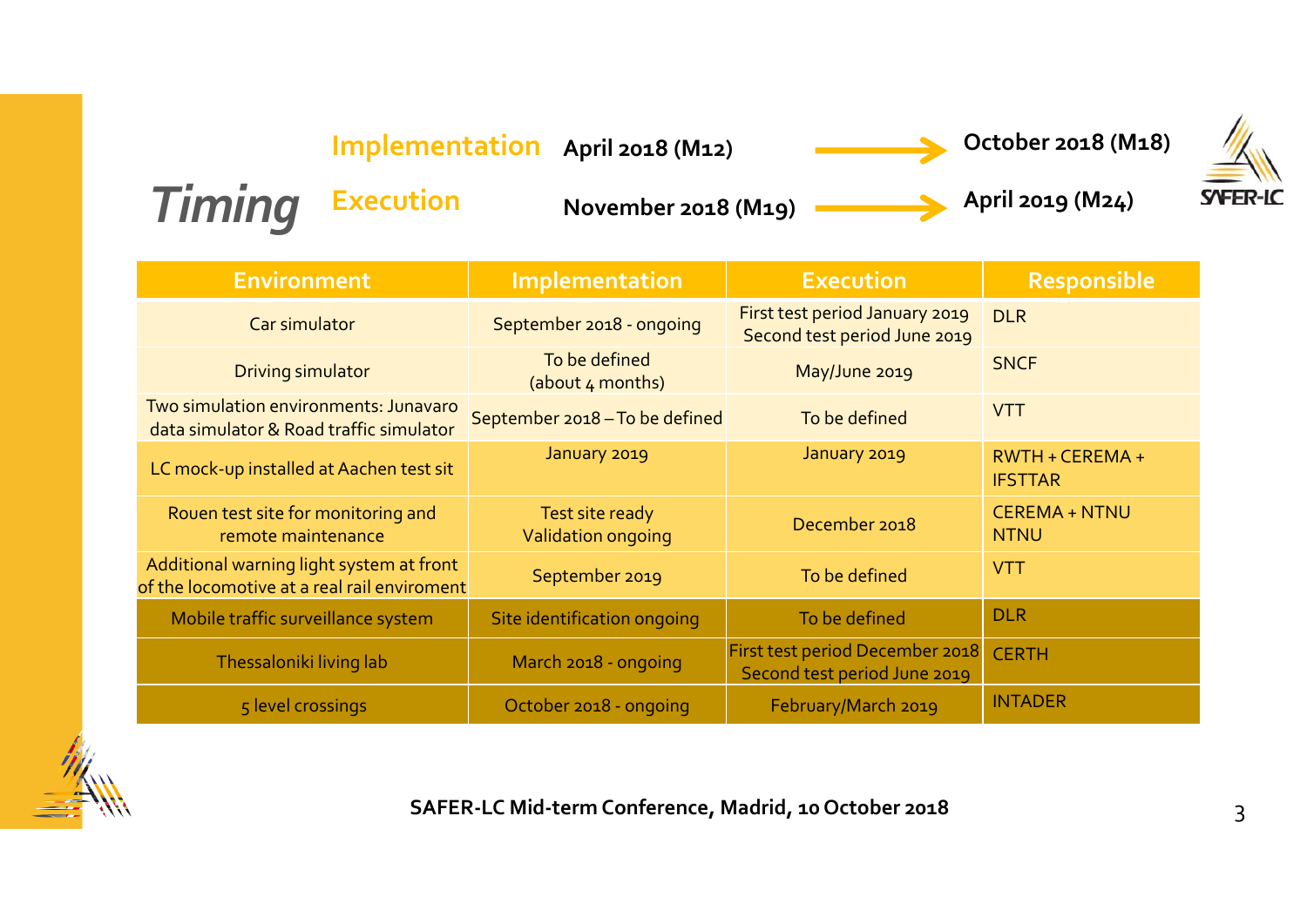

# *Tests of LC safety measures in theDLR driving simulator*

Measures to **enhance train detection**:

- **Blinking lights near tracks** drawing driver attention (6\_22, rank 11)
- **Lights on the train** to improve train visibility (6\_03, rank. 9)
- **Bright train outside** for higher conspicuity (6\_25, rank. 56)
- **Noise‐producing pavemen<sup>t</sup>** (5\_12, rank 60 )
- ▲ Sign look for train (7\_53, rank 39)
- **AType of LC to be applied at:** 
	- **Passive LC**
- **AExpected safety effect:** 
	- **enhance the probability that an oncoming train gets detected**
	- By **different mechanisms** (e.g. enhancing the salience of the to‐be‐detected object; capture attention to the relevant location ;impel the driver to do <sup>a</sup> voluntary visual search in the relevant areas)

**SAFER‐LC Mid‐term Conference, Madrid, <sup>10</sup> October <sup>2018</sup>** <sup>4</sup>

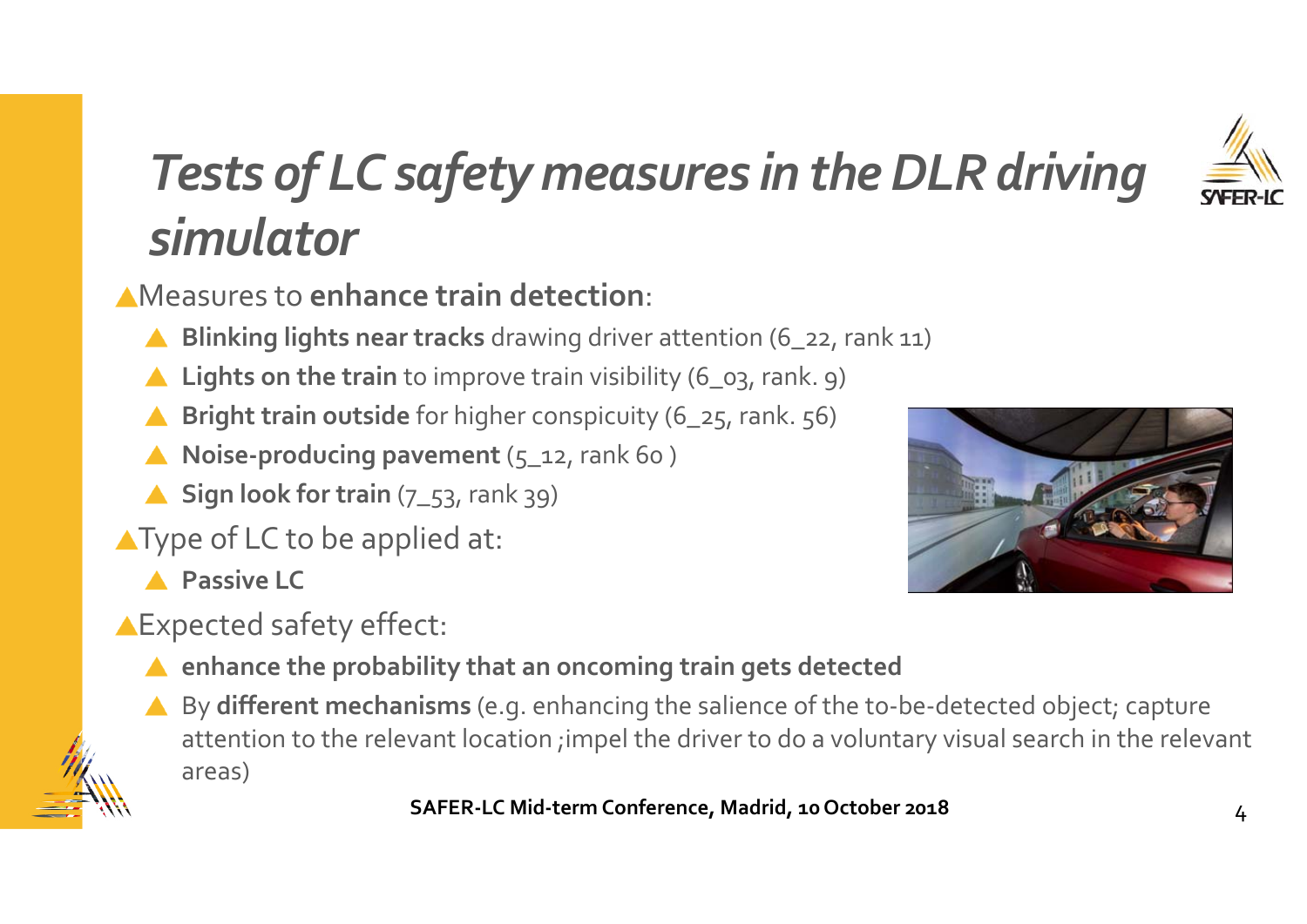

#### **Smart detection system**



SAFER-LC Mid-term Conference, Madrid, 10 October 2018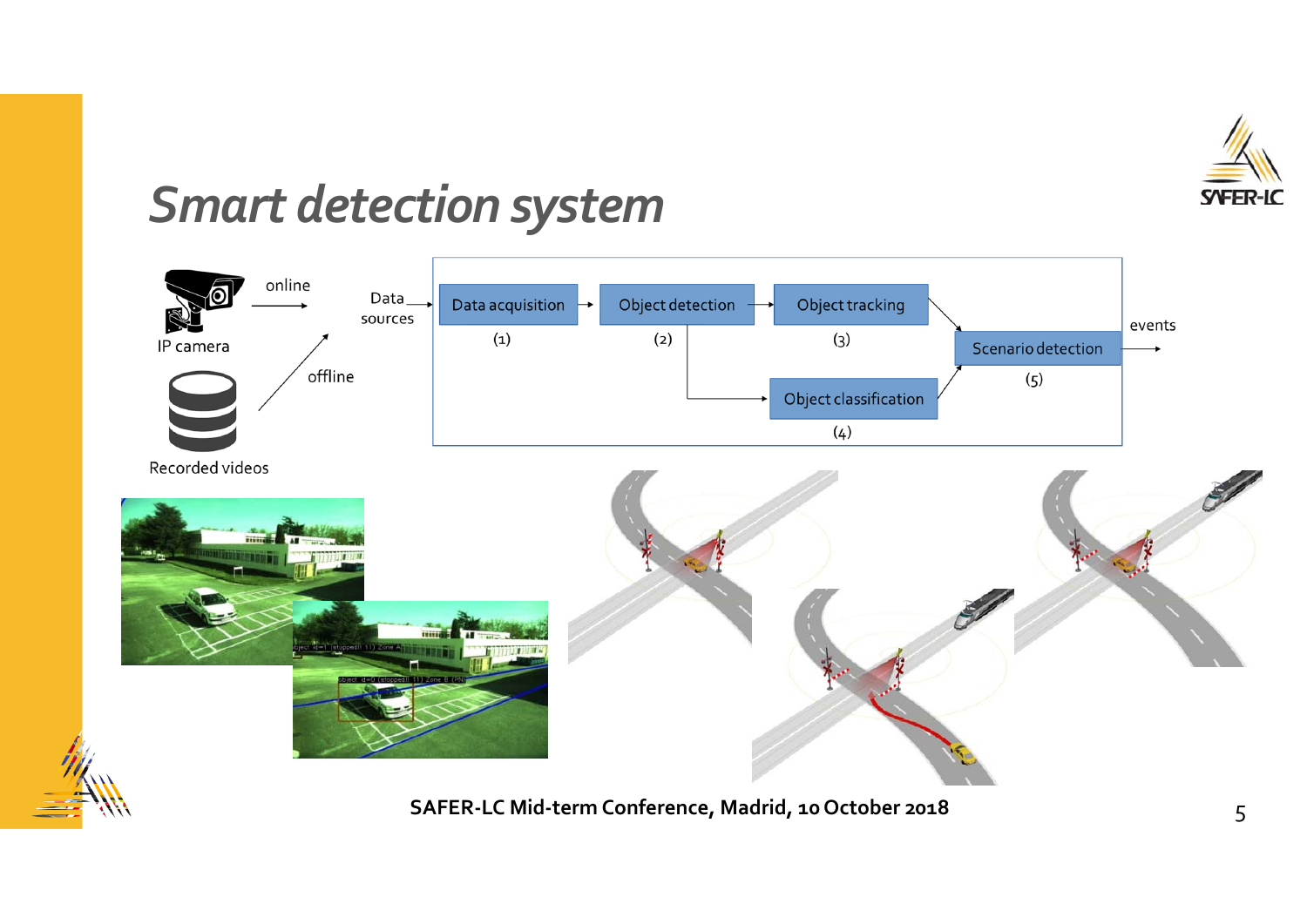

#### **ITS-G5 communication system**





SAFER-LC Mid-term Conference, Madrid, 10 October 2018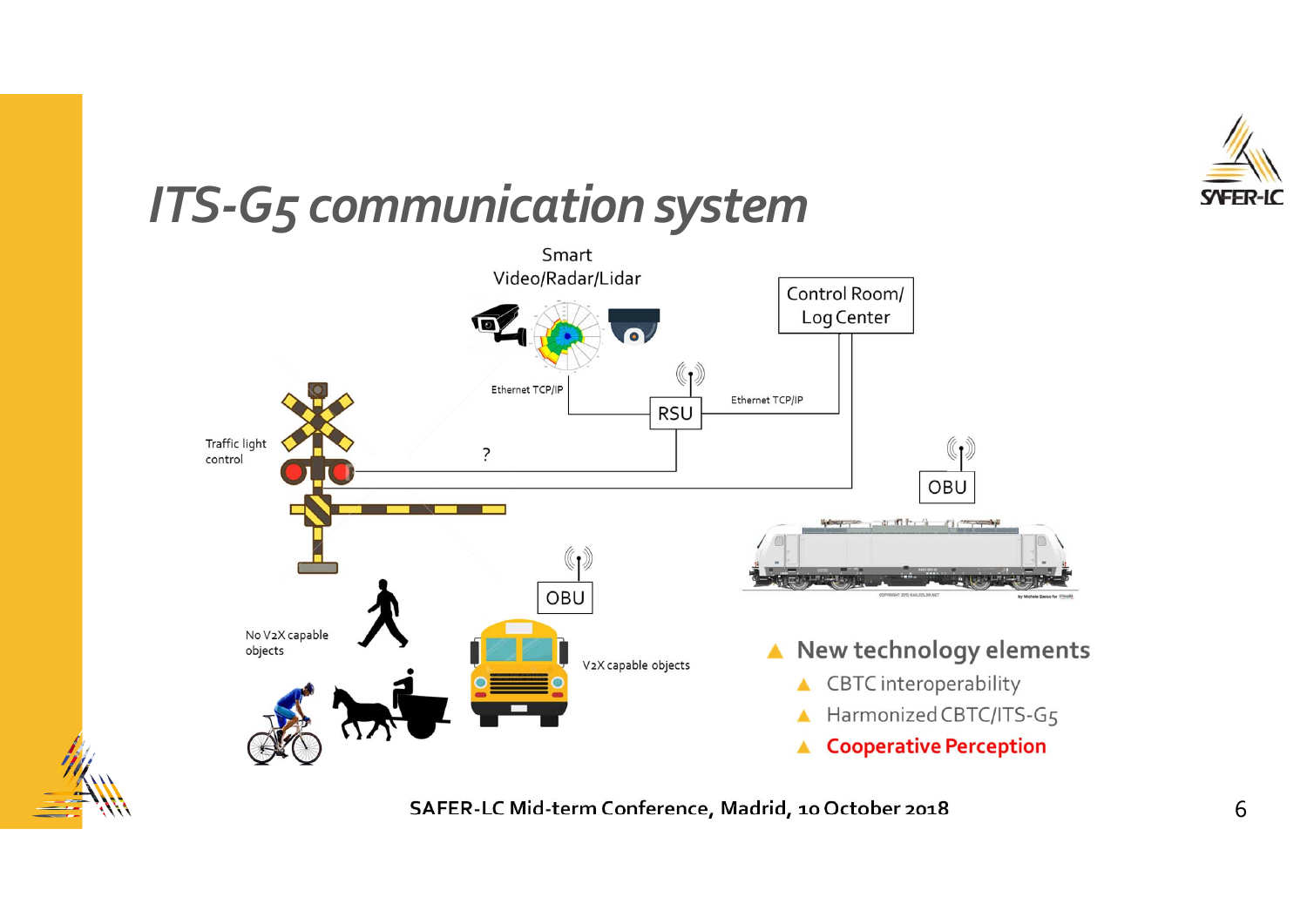

### *In‐vehicle advice aboutincoming train*

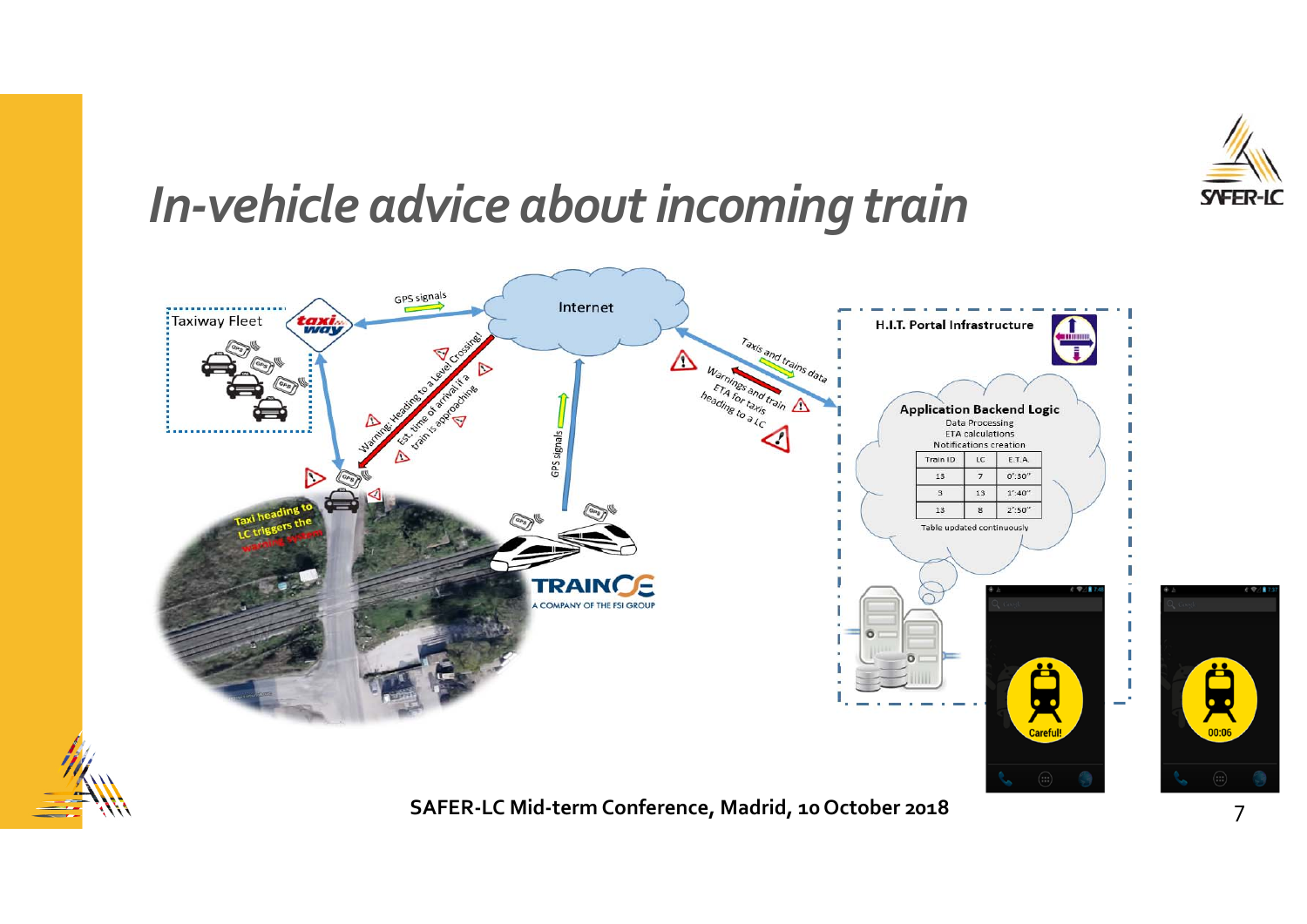

#### *Overview*

 $\equiv$ 

| Responsible<br>partner                                     | <b>Detection of</b><br>dangerous situations                    | Increase awareness of the<br>users / infr. operators | Analyze human behavior to<br>the implemented measures    |  |
|------------------------------------------------------------|----------------------------------------------------------------|------------------------------------------------------|----------------------------------------------------------|--|
| <b>CEREMA</b><br><b>NTNU</b>                               | Photogrammetry and<br>other sensors<br>(infrastructure status) | Alert to rail infrastructure<br>manager              |                                                          |  |
| DLR, SNCF                                                  |                                                                | Several measures                                     |                                                          |  |
| <b>VTT</b>                                                 |                                                                | Light on the train<br>$ITS-G5 + LTE$                 | <b>Various simulators</b>                                |  |
| <b>INTADER</b>                                             | Camera-based                                                   | Several measures                                     | Cameras recording the LC                                 |  |
| <b>DLR</b>                                                 | (obstacles)                                                    |                                                      |                                                          |  |
| <b>CEREMA</b><br><b>RWTH</b>                               | Camera-based $+V_2X$<br>(obstacles)                            | ITS-G <sub>5</sub> /V <sub>2</sub> X (car drivers)   |                                                          |  |
| <b>CERTH</b>                                               | <b>GPS</b> – internet<br>(potential collision)                 | LTE (car drivers)                                    | <b>GPS trajectories + cameras</b><br>inside the vehicles |  |
| SAFER-LC Mid-term Conference, Madrid, 10 October 2018<br>8 |                                                                |                                                      |                                                          |  |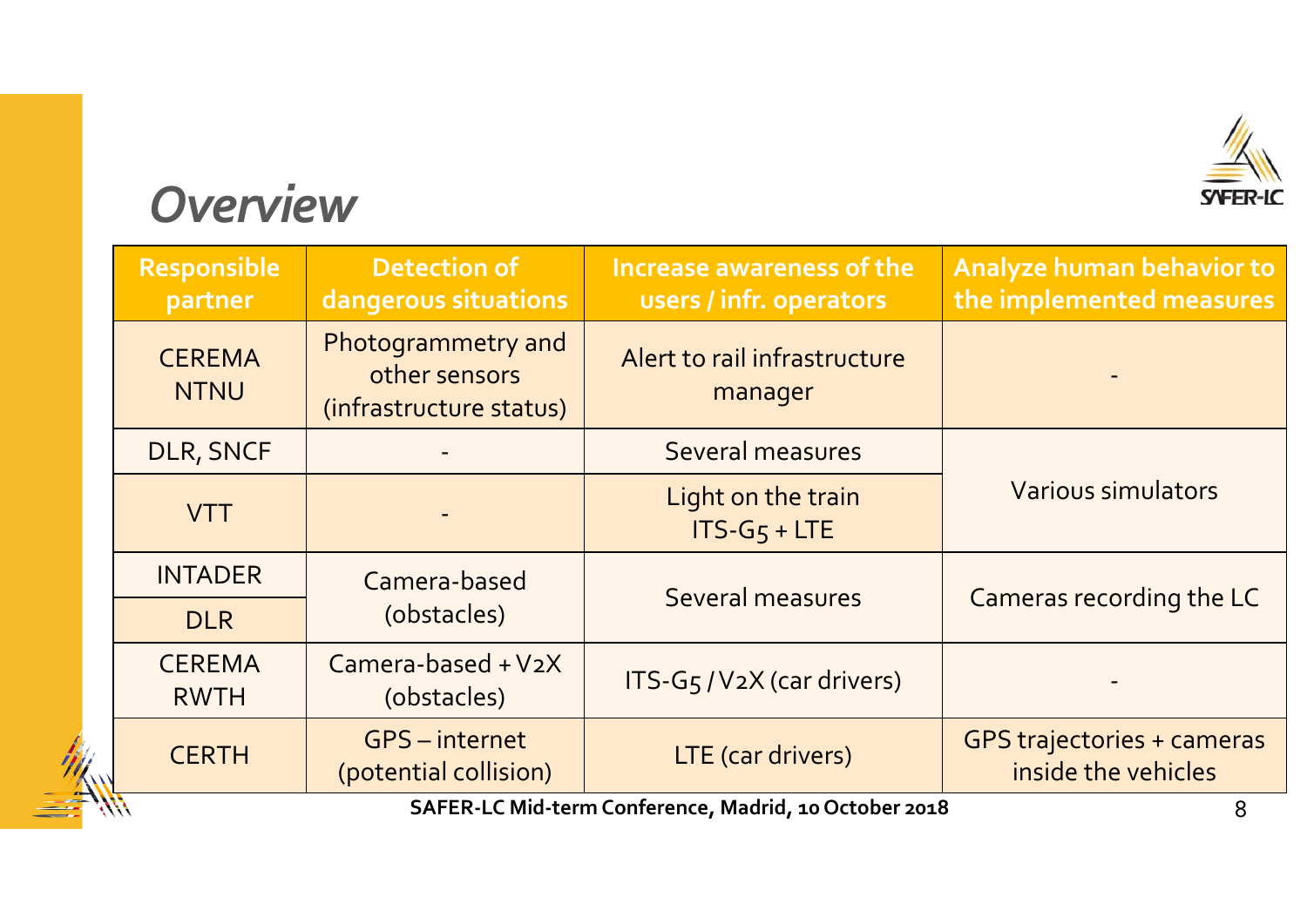

## *Interactive session topics*

- Technical issues ‐ Clarifications about the SAFER‐LC technical developments
- Implementation and operation ‐ Feedback ‐ advice about the propose<sup>d</sup> measures and implementations
- Assessment ‐ Data to be collected, analyses to be done
- Other
	- ▲ Exchange of experience, lessons learnt and related projects
	- Interest in receiving updates on project status and outputs